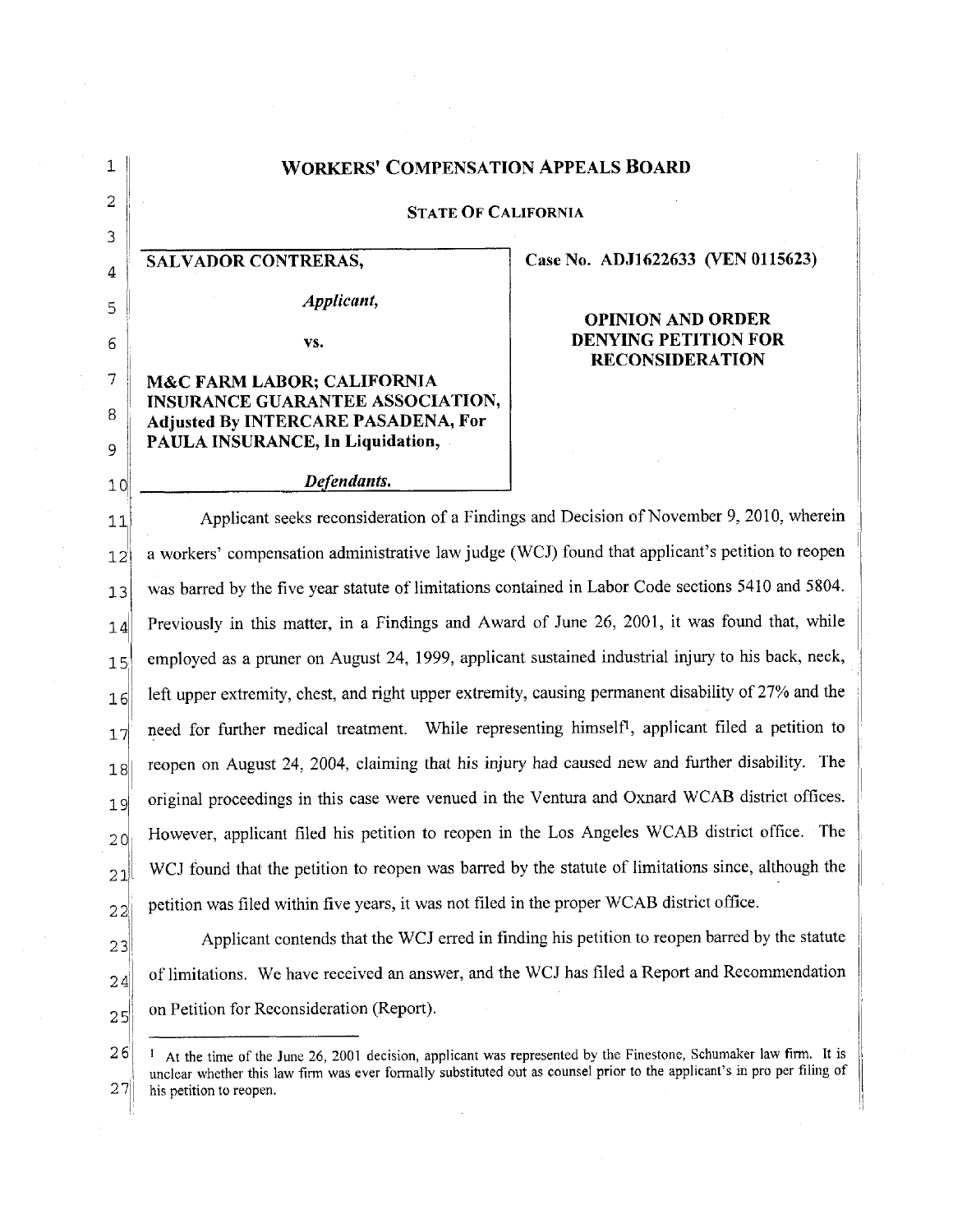1 As discussed below, we will deny the applicant's petition for reconsideration.

2 Preliminary, we note that the Appeals Board has 60 days from the filing of a petition for 3 | reconsideration to act on that petition. (Lab. Code, § 5909.) Here, however, through no fault of 4 petitioner, the timely-filed petition did not come to the attention of the Appeals Board until after 5 | the expiration of the statutory time period. Consistent with fundamental principles of due process, 6 therefore, and in keeping with common sensibilities, we are persuaded, under these circumstances, 7 that the running of the 60-day statutory period for reviewing and acting upon a petition for 8 reconsideration begins no earlier than the Appeals Board's actual notice of the petition. (See 9 *Shipley v. Workers' Comp. Appeals Bd.* (1992) 7 Cal.App.4th 1104 [57 Cal.Comp.Cases 493]; **10** *State Farm Fire and Casualty v. Workers'Comp. Appeals Bd (Felts)* **(1981) 119** Cal.App.3d **<sup>193</sup> <sup>111</sup>**[46 Cal.Comp.Cases 6221.) In this case, the Appeals Board received actual notice of the petition in  $12$ <sup> $\parallel$ </sup> early February 2011, making this decision timely.

13 With regard to the merits, we will deny the petition for reconsideration for the reasons  $14$ : stated by the WCJ in his Report, which we hereby adopt and incorporate. As stated by the WCJ, 15 both WCAB Rule 10390 and WCAB Rule 10450, as they were worded at the time that applicant  $16$  filed his petition to reopen in the Los Angeles district office, required petitions to reopen to be filed  $17$  in the district office with venue. Rule 10390 stated that the papers should be filed "where the case"  $|18|$  has been assigned for hearing," and Rule 10450 stated that the papers should be filed "at the 19 district office of the Workers' Compensation Appeals Board with venue."

20 Although WCAB Rule 10390 contained a clause stating that the WCAB "may excuse a  $21$  failure to comply with this rule resulting from mistake, inadvertence, surprise, or excusable  $|22|$  neglect," the applicant has not alleged "mistake, inadvertence, surprise, or excusable neglect"  $23$  either at trial or in his petition for reconsideration. Accordingly, the applicant has not submitted  $24$  any evidence on this issue, and has waived it.

25 In both *Phelps v. Workers' Comp. Appeals Bd* (1997) 62 Cal.Comp.Cases 377 (writ 26 denied) and *City of San Bernardino v. Workers' Comp. Appeals Bd. (Tull)* (1997) 62  $27$  Cal.Comp.Cases 798 (writ denied), we held that a petition for reconsideration of an Appeals Board

CONTRERAS, SALVADOR 2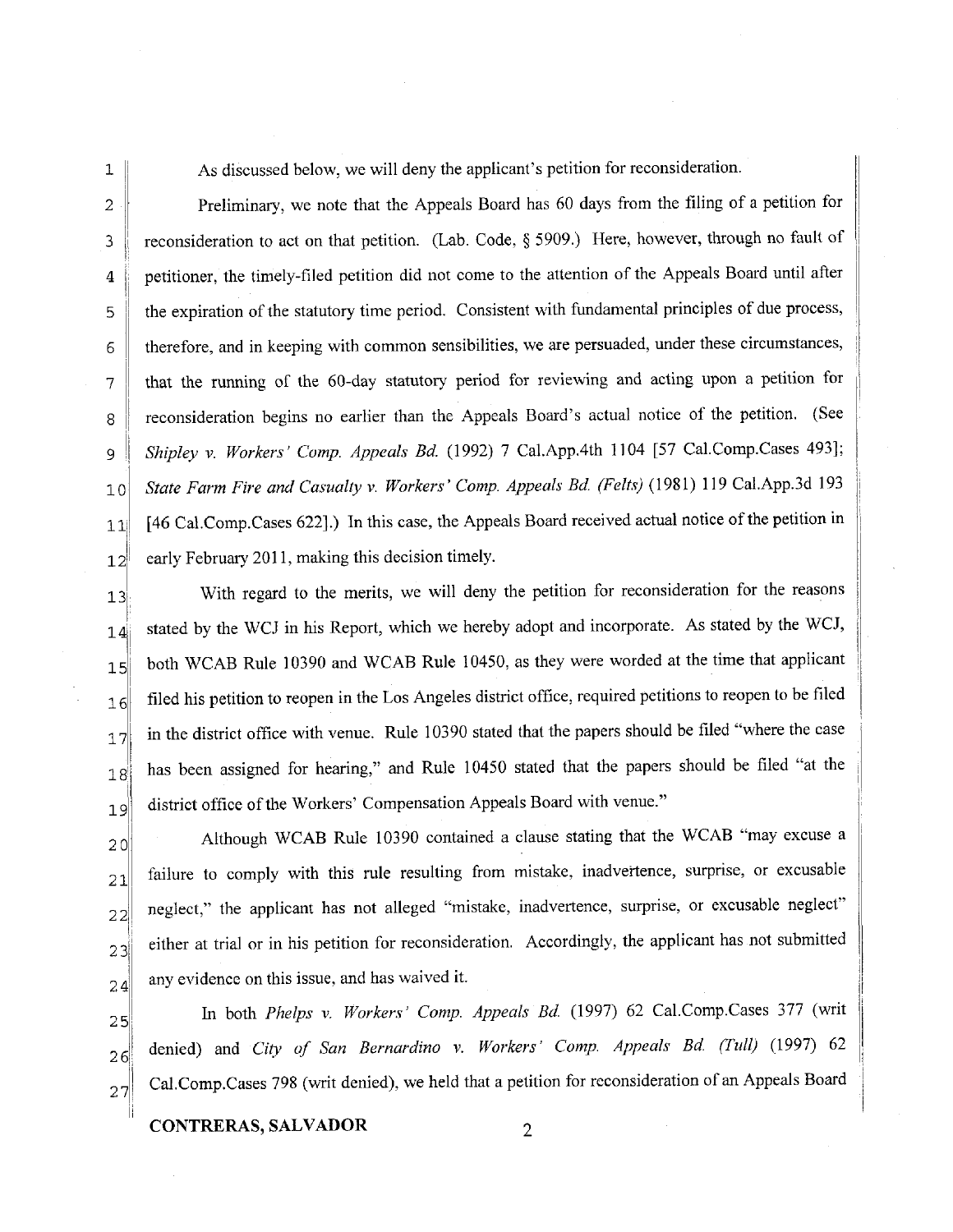| $\mathbf 1$     | decision was not timely filed when it was filed in the district office rather than directly with the    |
|-----------------|---------------------------------------------------------------------------------------------------------|
| 2               | Appeals Board as required by former Appeals Board Rule 10840. In both Phelps and Tull, failure          |
| 3               | to file in the proper office was more "excusable" than in the current case, since in those cases, the   |
| 4               | petitions were filed in district offices where the cases were originally venued. In this case, there is |
| 5               | no evidence that the Los Angeles WCAB office had any connection with this case at all. The WCJ          |
| 6               | properly followed the applicable regulations, and correctly found that the petition to reopen was       |
| 7               | time-barred. We therefore deny the applicant's petition for reconsideration.                            |
| 8               | $\frac{1}{2}$                                                                                           |
| 9               | 111                                                                                                     |
| 10              | $f\!f\!f$                                                                                               |
| 11              | ${lll}$                                                                                                 |
| 12              | $^{\prime\prime\prime}$                                                                                 |
| 13              | $\frac{1}{2}$                                                                                           |
| 14              | $^{\prime\prime\prime}$                                                                                 |
| 15              | $\frac{1}{2}$                                                                                           |
| 16              | $^{\prime\prime\prime}$                                                                                 |
| 17              | $^{\prime\prime\prime}$                                                                                 |
| 18              | $^{\prime\prime\prime}$                                                                                 |
| 19              | $\#$                                                                                                    |
| 20 <sup>°</sup> | 111                                                                                                     |
| 21              | $\frac{1}{2}$                                                                                           |
| 22              | $\mathcal{H}\mathcal{H}$                                                                                |
| 23              | $f\!/\!f$                                                                                               |
| 24              | $f\!f\!f$                                                                                               |
| 25              | $l\bar l\bar l$                                                                                         |
| 26              | $/\!/\!/$                                                                                               |
| 27              | $\ddot{III}$                                                                                            |
|                 |                                                                                                         |

li

 $\overline{3}$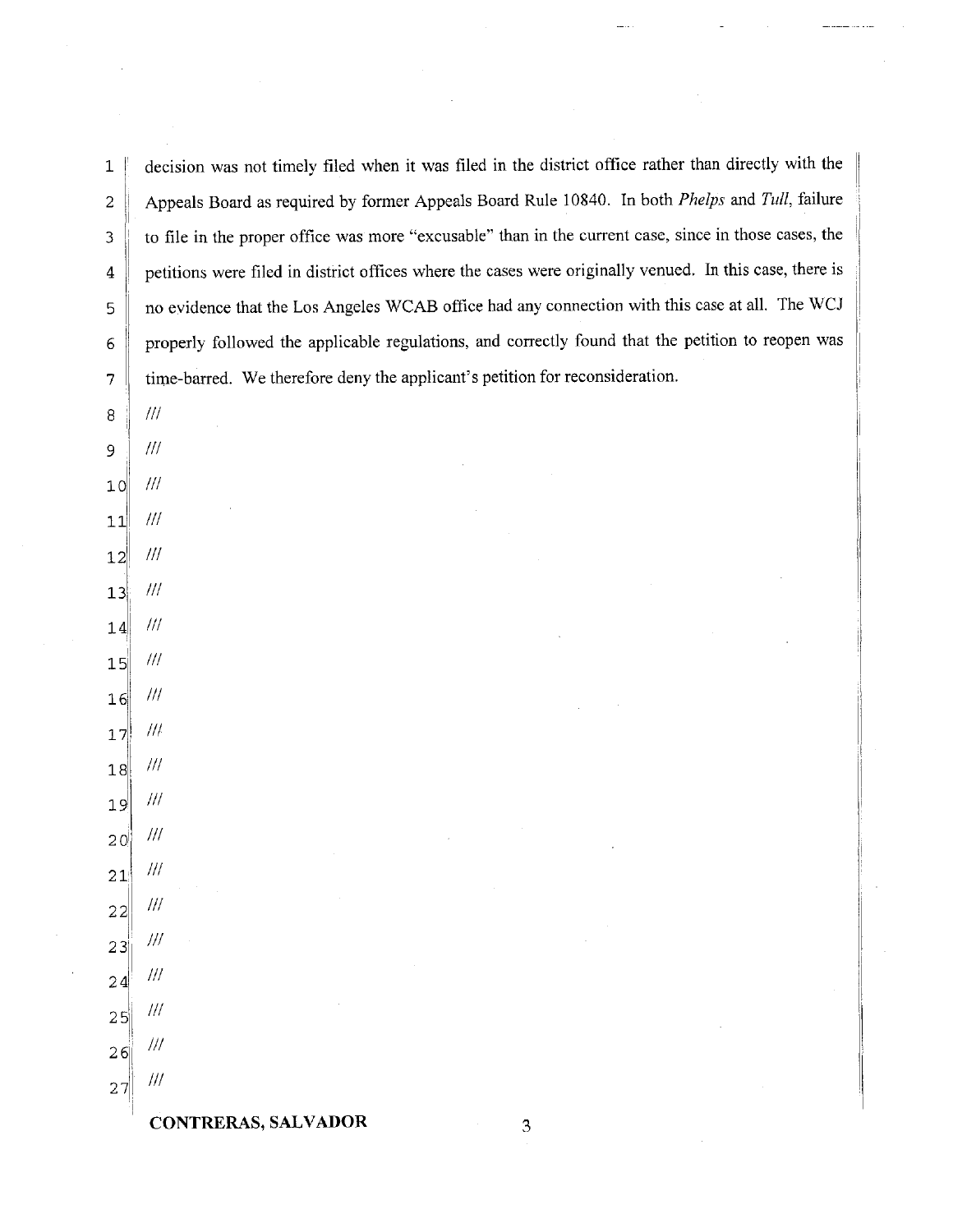IT IS ORDERED that Applicant's Petition for Reconsideration of the Findings and  $\mathbf{1}$  $\sqrt{2}$ Decision of November 9, 2010, be, and hereby is, **DENIED.** 3 **WORKERS' COMPENSATION APPEALS BOARD** 4 5 6 7 ÓNSO J. MORESI I CONCUR, 8 9  $10$  $11$  $12$ DEIDRA E, LOWE  $13$ **I DISSENT.** (See attached Dissenting Opinion.)  $14$  $15$  $16$ welan  $17$ RONNIE G. CAPLANE  $18$  $19$  $20$ DATED AND FILED AT SAN FRANCISCO, CALIFORNIA 21 APR 0 4 2011 22 SERVICE MADE BY MAIL ON ABOVE DATE ON THE PERSONS LISTED BELOW AT THEIR ADDRESSES AS SHOWN ON THE CURRENT OFFICIAL ADDRESS RECORD:  $23<sup>°</sup>$  $24$ **SALVADOR CONTRERAS ROBERT PEARMAN**  $25$ GRANCELL, LEBOVITZ, STANDER, REUBENS AND THOMAS  $26$  $DW/$  bgr  $27<sup>1</sup>$ **CONTRERAS, SALVADOR**  $\overline{\mathbf{4}}$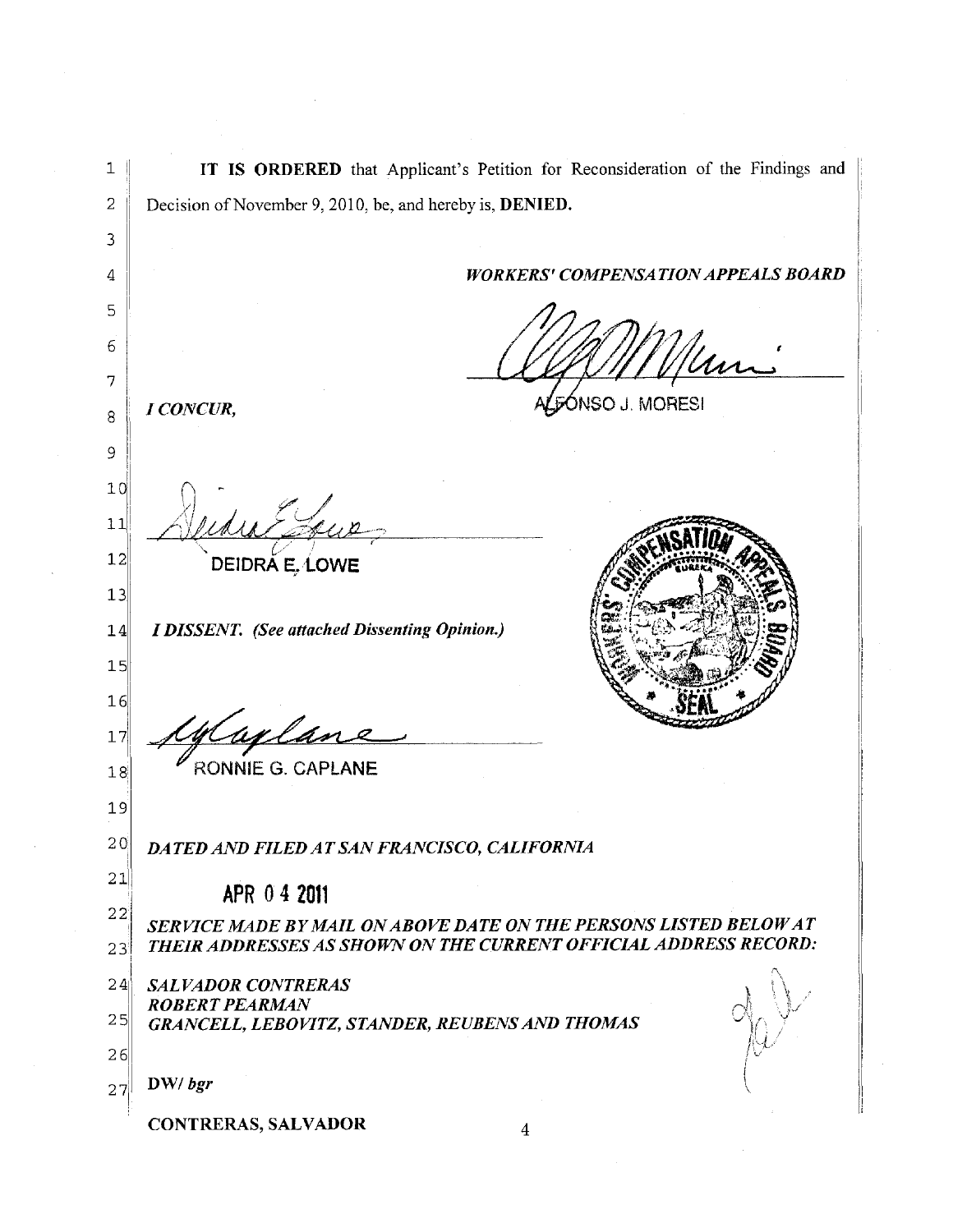18

## **1** DISSENTING OPINION OF COMMISSIONER CAPLANE

<sup>2</sup>**I** respectfully dissent. I would have excused the applicant's failure to file his petition to **3** reopen pursuant to Former WCAB Rule 10390, which was in effect at the time that the applicant 4 filed his petition to reopen.

**<sup>5</sup>**Former Rule 10390, which applied when the applicant filed his petition to reopen, clearly 6 Stated that "The Workers' Compensation Appeals Board may excuse a failure to comply with this 7 rule [requiring papers to be filed "where the case has been assigned for hearing"] resulting from **8** mistake, inadvertence, surprise, or excusable neglect."

**9 By its plain language, Former Rule 10390 gives us the power to excuse a minor breach of <sup>101</sup>**the rules regarding filing of papers enumerated elsewhere in Rule 10390 *sua sponte,* regardless of 11<sup> whether the applicant raised the issue. In any case, although the applicant did not quote "mistake,</sup> 12<sup>1</sup> inadvertence, surprise, or excusable neglect" in his petition, he makes in essence the same **131** argument when he states:

<sup>4</sup>Contrary to Labor Code Section 3202, the judge did not liberally construe the divisions and did not consider applicant's efforts at 15<sup>1</sup>timely filing the statute while he was not represented. The applicant made an affirmative effort to go to the Los Angeles **<sup>161</sup>!** [WCAB district office], have a document date stamped and submitted timely, and include the medical report with which to **17** base the Petition to Reopen. The rule of liberal construction applies to all aspects of workers' compensation law...."

19 The applicant has amply shown mistake and excusable neglect. He was in pro per, and he 20 had not participated in a hearing in his case for over three years. Given his layman's experience  $21$  and the time that had elapsed, noncompliance with filing technicalities should be excused. "[I]t is 22<sup> $\parallel$ </sup> the policy of the law to favor ... a hearing on the merits." *(Fox v. Workers' Comp. Appeals Bd.* 23 *(Hudson)* (1992) 4 Cal.App.4th 1196, 1205 [57 Cal.Comp.Cases 149]; *Pixpay, Inc. v. Workers'* 24 *Comp. Appeals Bd. (Anderson)* (1998) 63 Cal.Comp.Cases 334, 335 [writ denied].) In *Anderson,* 2 **5** we applied this well-known principle to allow the filing of a petition for reconsideration which 26<sup> awas</sup> filed after the close of business on the last day it could be filed. The two cases cited by the 27<sup>m</sup> majority, *Phelps v. Workers' Comp. Appeals Bd.* (1997) 62 Cal.Comp.Cases 377 (writ denied) and

CONTRERAS, SALVADOR 5